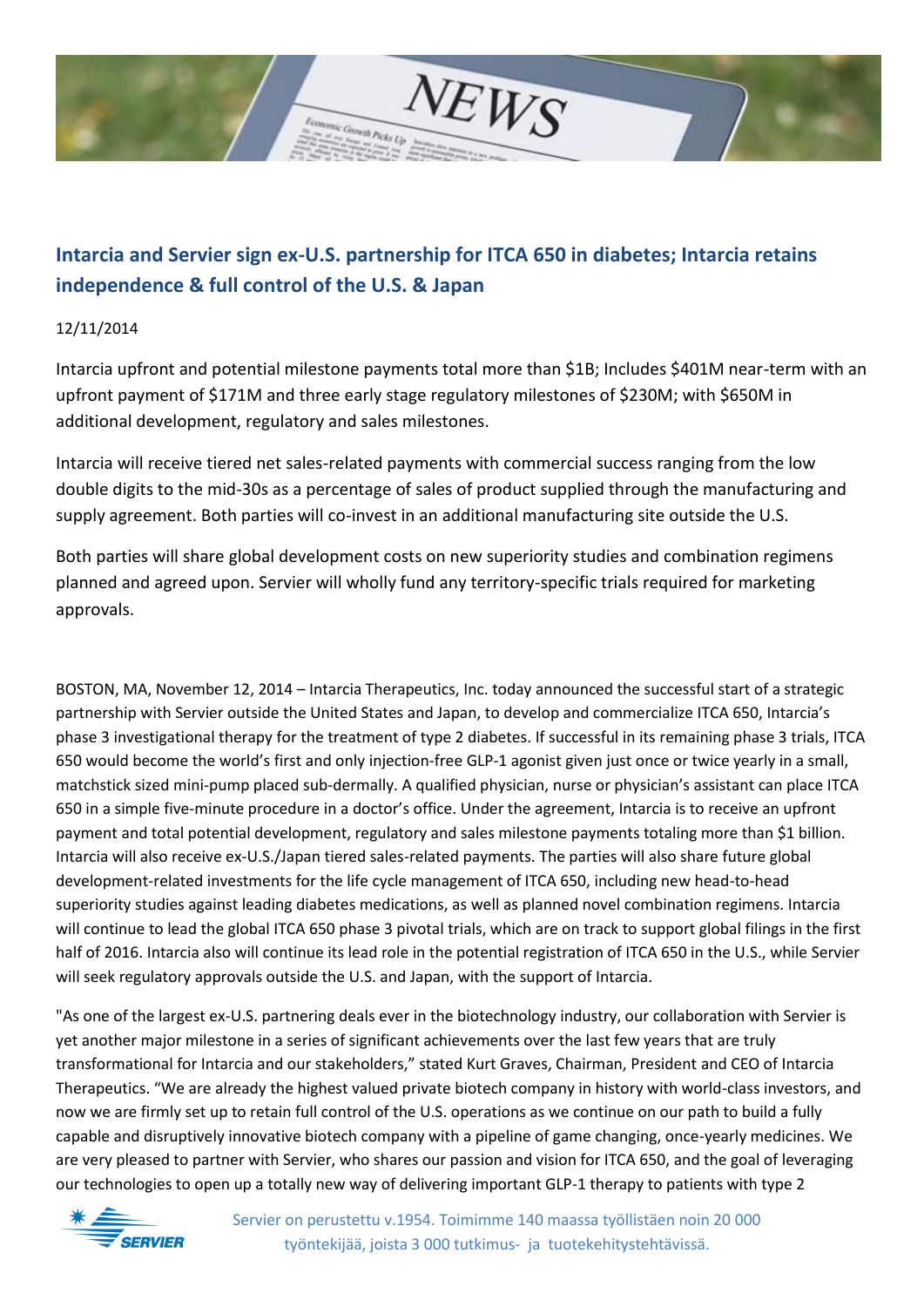

diabetes. Truly disruptive technologies and products tend to come from smaller, faster, more flexible, and more innovative companies not tied to the business models of the largest pharmaceutical firms. Servier brings a unique combination of financial strength, deep diabetes expertise with no competitive conflicts, and a track record of innovation and excellent performance in the EU and emerging markets. We placed high value on those factors and their partnering mindset when we made our final decision to select Servier over other major diabetes firms competing for months to be our partner."

Intarcia recently announced top-line results showing positive primary endpoints from two of its four phase 3 clinical trials. "With continued success in the remaining phase 3 trials, and additional outcomes studies planned to start next year, ITCA 650 represents the promise of a very important and totally novel therapeutic approach for patients with type 2 diabetes. ITCA 650 phase 3 data show the potential to provide robust glucose reductions and weight loss together with potentially game-changing compliance and adherence that comes with just once- or twice-yearly dosing. Thus, ITCA 650 holds the potential to deliver the intended GLP-1 benefits earlier in therapy where injections don't typically get used, while also addressing the poor compliance and adherence rates that all too often lead to poor control and treatment outcomes over time," said Robert Henry, M.D., Professor of Medicine, in Residence, UC San Diego and Chief, Diabetes & Metabolism VA San Diego Healthcare System.

Dr. Isabelle Tupinon-Mathieu, Head of the Metabolism Innovative Center at Servier, stressed: "This disruptive injection-free GLP1 could reshape the treatment of type 2 diabetes in the very near future and corresponds to our objectives for patient care in metabolic diseases." Pascal Touchon, Vice President Business Development and Scientific Collaboration at Servier added: "This strategic partnership shows our commitment to bring innovative therapies to people with type 2 diabetes in most countries around the world where Servier has a strong presence and where we demonstrate our extensive know-how and experience in this field. We will collaborate closely with Intarcia, with whom we share a common vision and urgency to bring such benefits to patients with diabetes."

### **About ITCA 650**

ITCA 650 (a once or twice-yearly continuous subcutaneous delivery of exenatide) is being developed for the treatment of type 2 diabetes. The investigational therapy employs Intarcia's proprietary technology platform involving a matchstick-size, miniature osmotic pump that is placed sub-dermally to provide continuous and consistent drug therapy, and the company's proprietary formulation technology, which maintains stability of therapeutic proteins and peptides at human body temperatures for extended periods of time. Exenatide, the active agent in ITCA 650, is a glucagon-like peptide-1 (GLP-1) receptor agonist currently marketed globally as twice-daily and once-weekly self-injection therapies for type 2 diabetes. Upon approval, ITCA 650 would represent the first injection-free GLP-1 therapy that can deliver up to a full year of treatment from a single placement. ITCA 650 is currently in a global phase 3 clinical trial program called FREEDOM.

#### **About Intarcia Therapeutics, Inc**.

Intarcia Therapeutics, Inc. is a biopharmaceutical company developing therapies to enhance treatment outcomes by optimizing and improving the efficacy, continuous administration and tolerability of drug therapies. In addition, delivering medicines just once or twice yearly has the potential to ensure improved patient adherence and compliance, which is very poor in most chronic diseases. Intarcia's drug development expertise and competitive edge are demonstrated by its abilities to stabilize proteins and peptides at above-body temperature and to deliver them in



Servier on perustettu v.1954. Toimimme 140 maassa työllistäen noin 20 000 työntekijää, joista 3 000 tutkimus- ja tuotekehitystehtävissä.